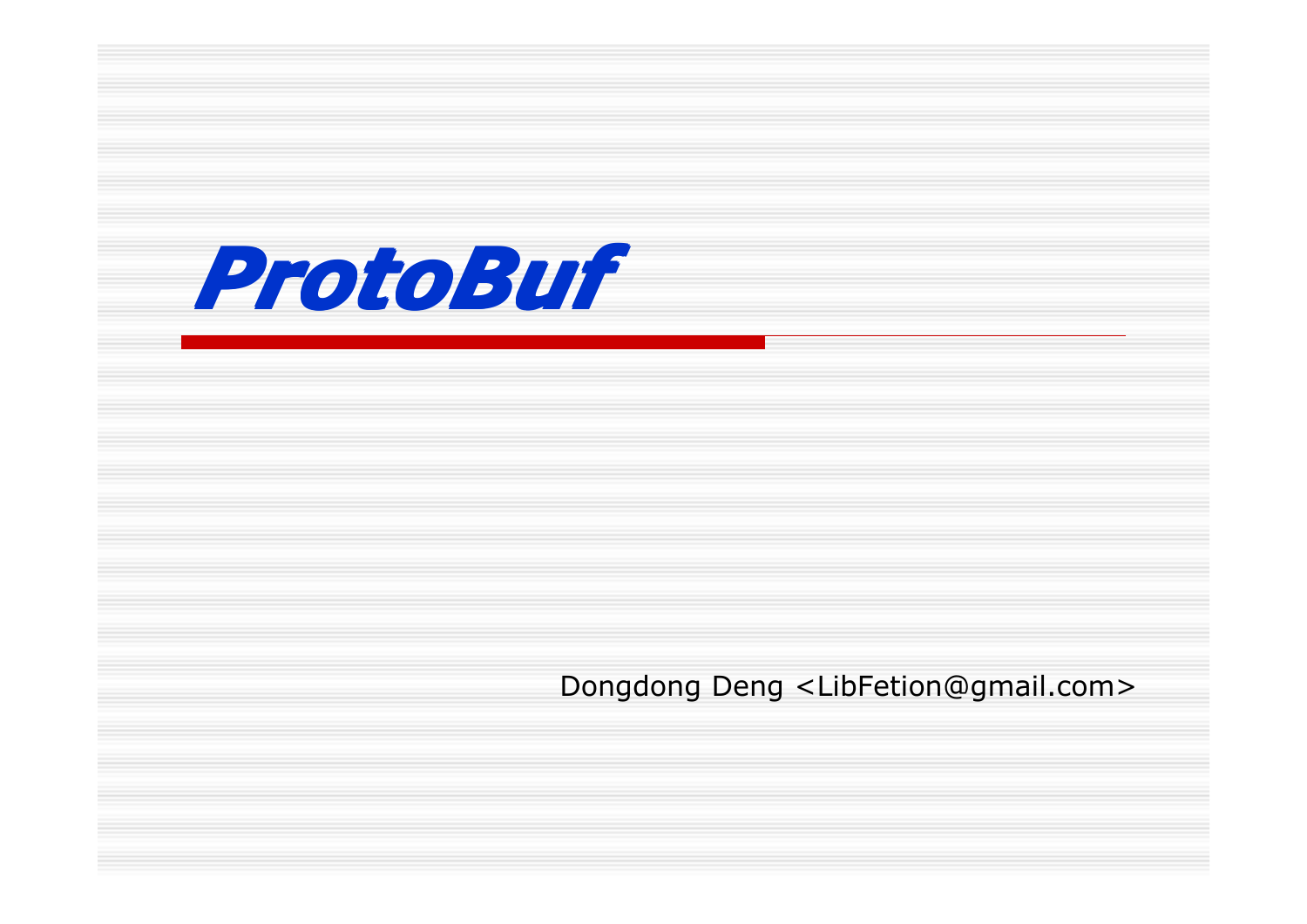#### OverView

� 1、简介 □ 2、示例 □ 3、.proto语法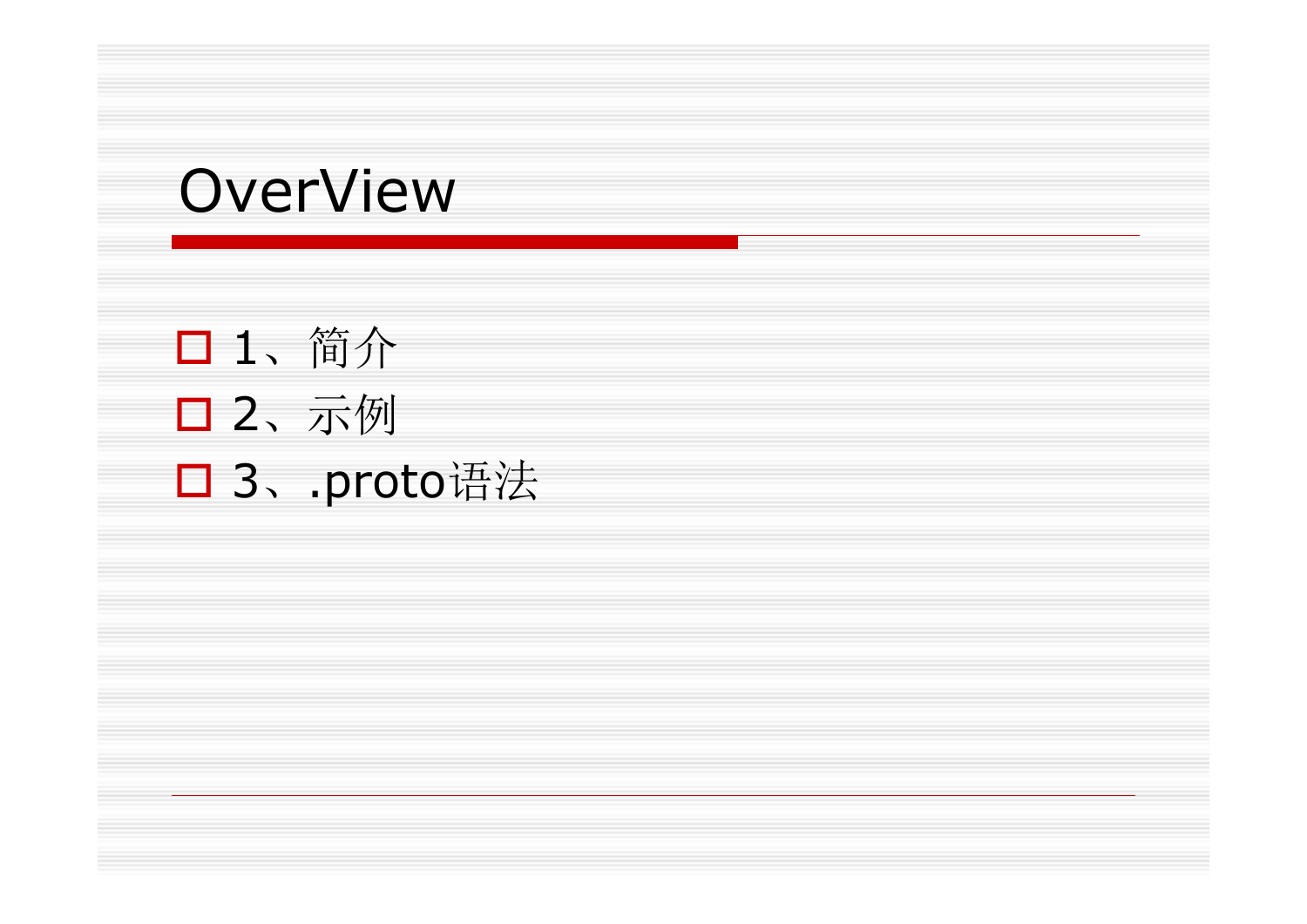# **1**、**ProtoBuf ProtoBuf ProtoBuf ProtoBuf**

Google开源的,用于序列结构化数据的协议

http://code.google.com/apis/protocolbu ffers

□ 跨编程语言 □ 跨系统平台 □ 可扩展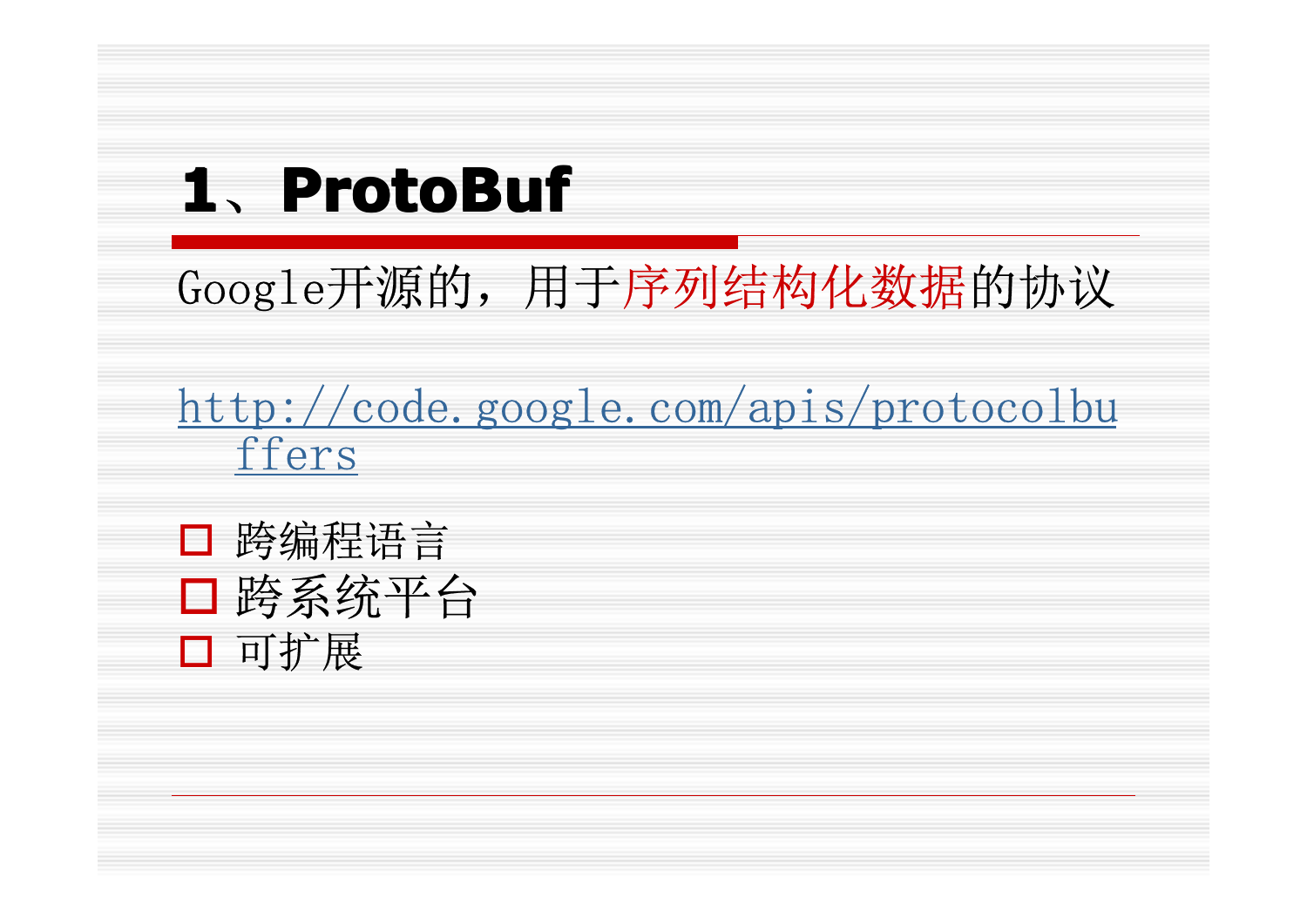# **1**、**ProtoBuf vs XML ProtoBuf vs XML ProtoBuf vs XMLProtoBuf vs XML**

□ 简单 □比XML小3-10倍 □ 比XML快20-100倍 □ 避免歧义 � 自动产生数据操作类,让开发者更容易使 用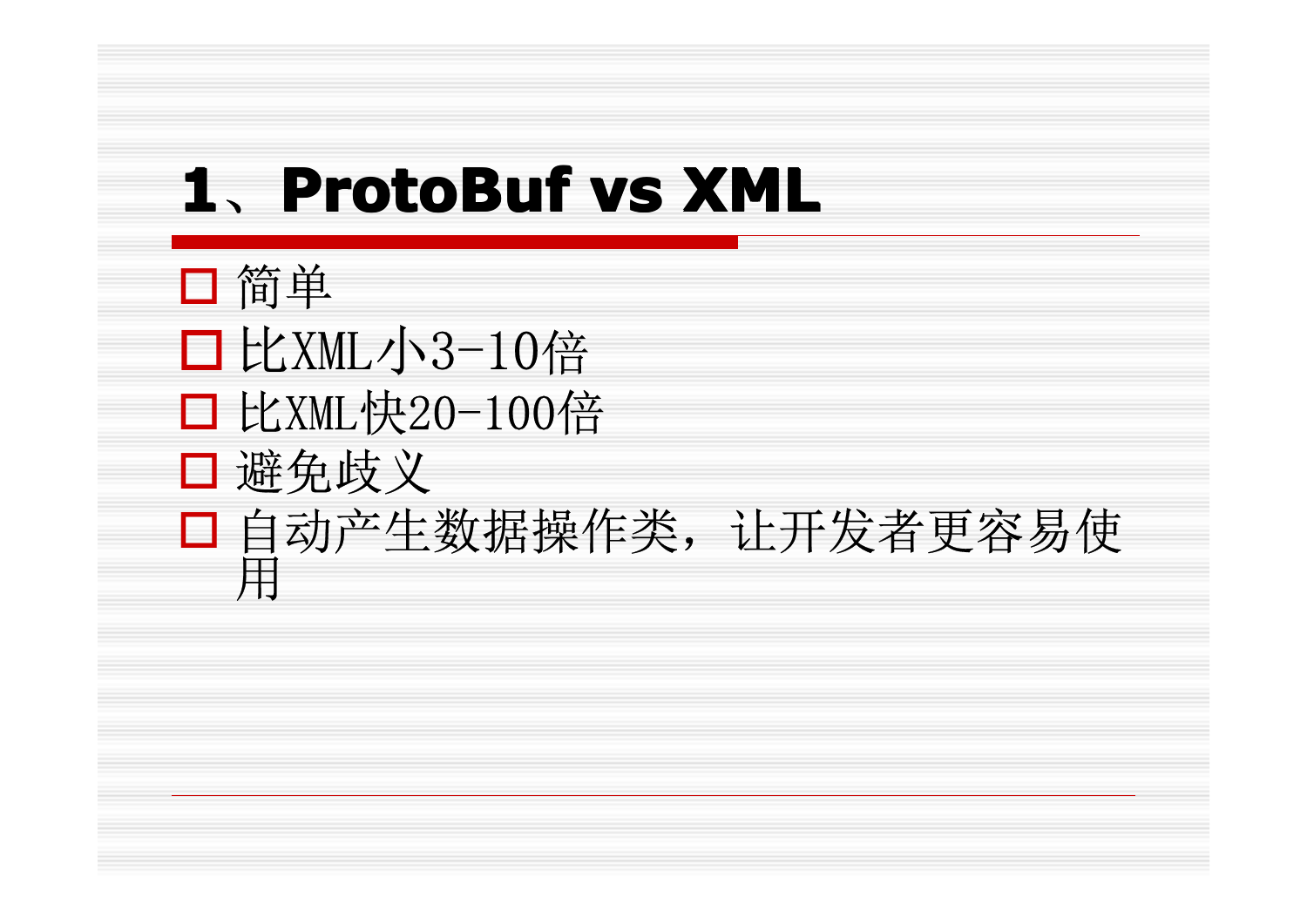#### 1、ProtoBuf 缺点

□ 目前使用不够广泛 ProtoBuf目前没有广泛使用,如果系统需要提供若干对外 的接口给第三方系统调用,XML目前是更好的选择

�二进制格式导致可读性差 二进制格式进行编码,通信协议出现问题不好跟踪

#### □ 缺乏自描述

如果不配合相应的proto文件,ProtoBuf基本是看不懂, 在配置文件方面,XML还是很有优势的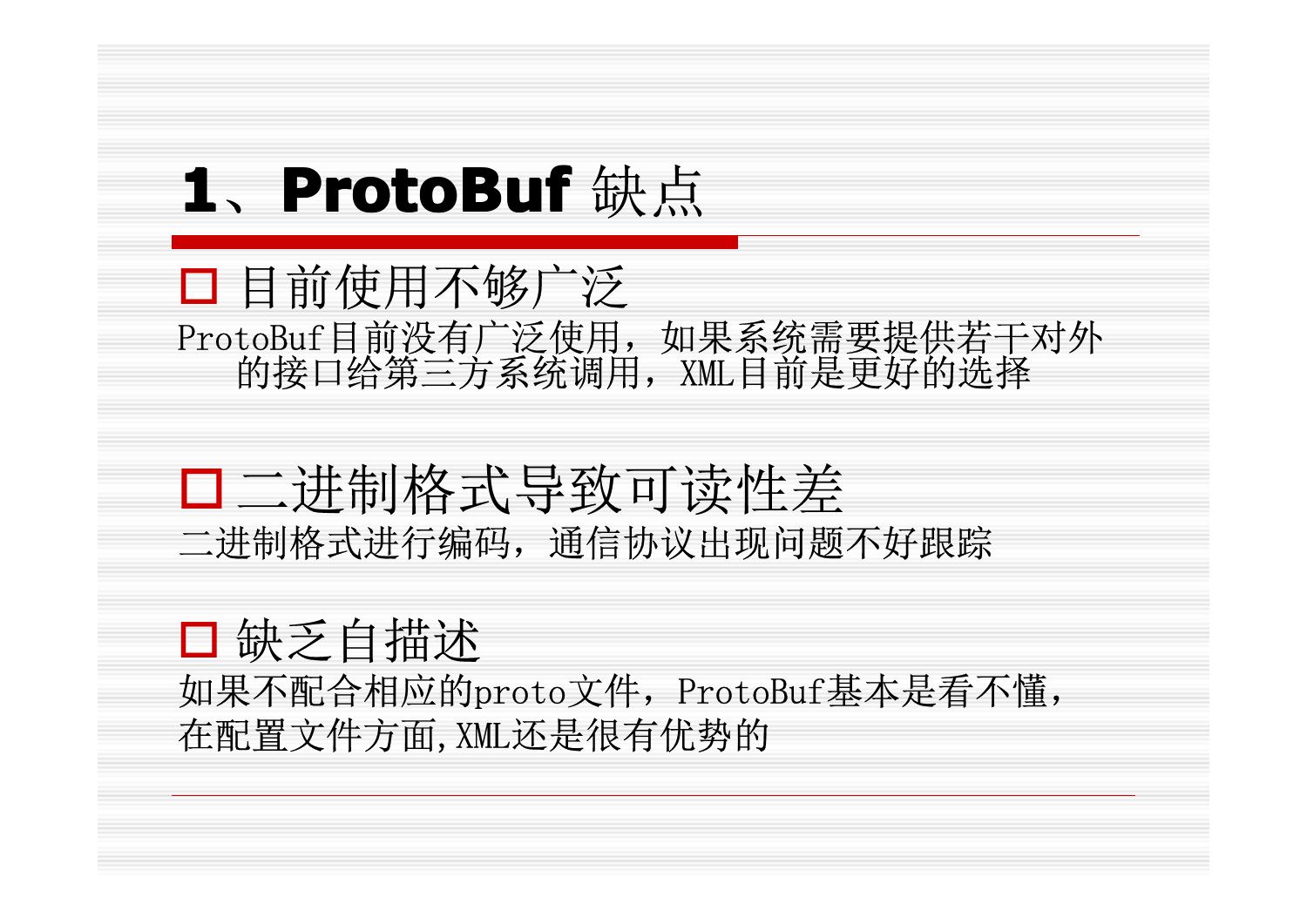## 2、ProtoBuf 示例

- 1: Write .proto 文件
- 2: protoc  $-$ cpp\_out  $-$ java\_out  $-$ python out
- 3: \*.pb.h \*.pb.cc
- 4: using above \*.pb.h in your program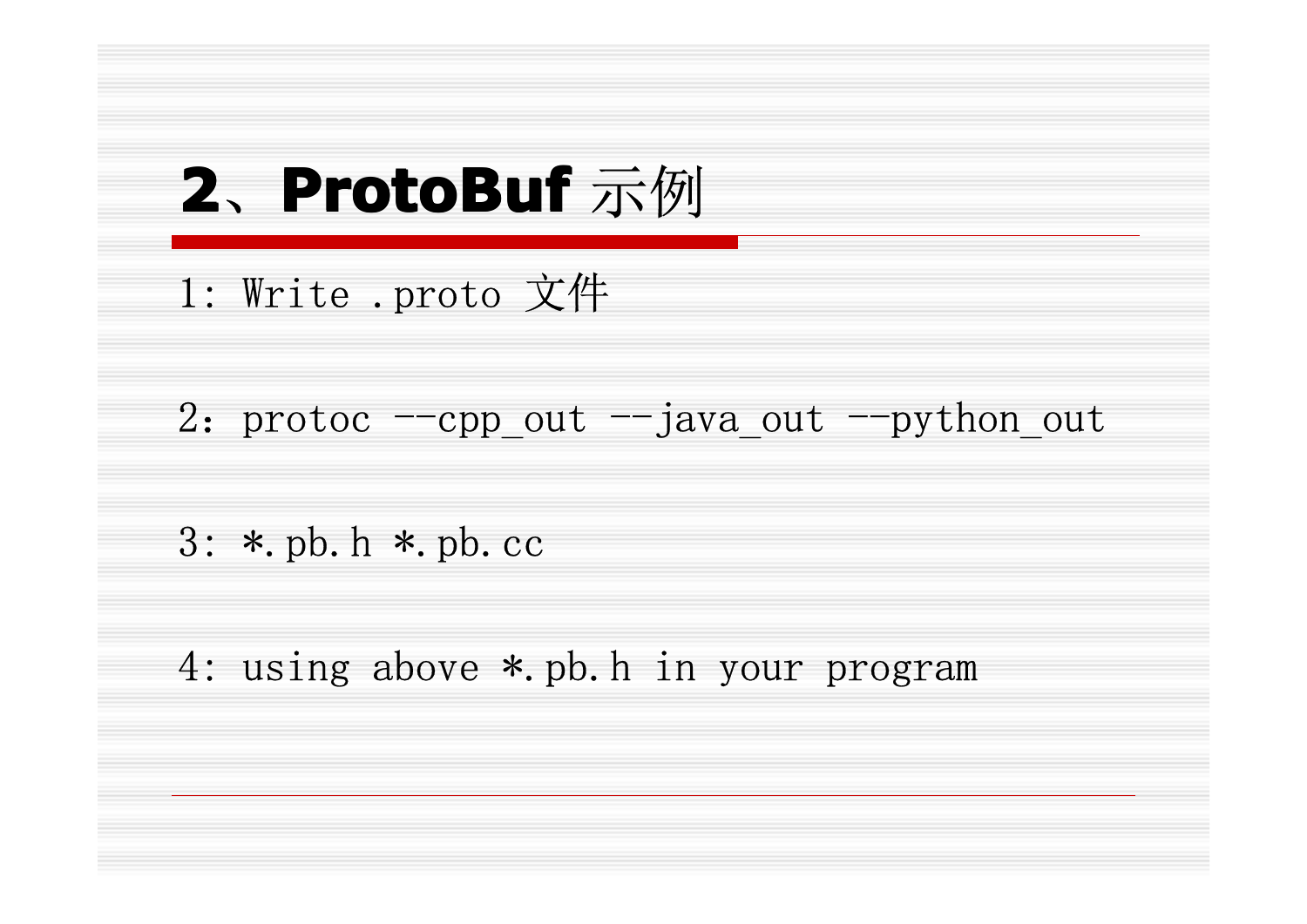## **2**、**.proto**

```
message Test
```
 $\{$ 

}

```
required int32 id = 1;
required string pwd = 2;
 optional string others = 3;
```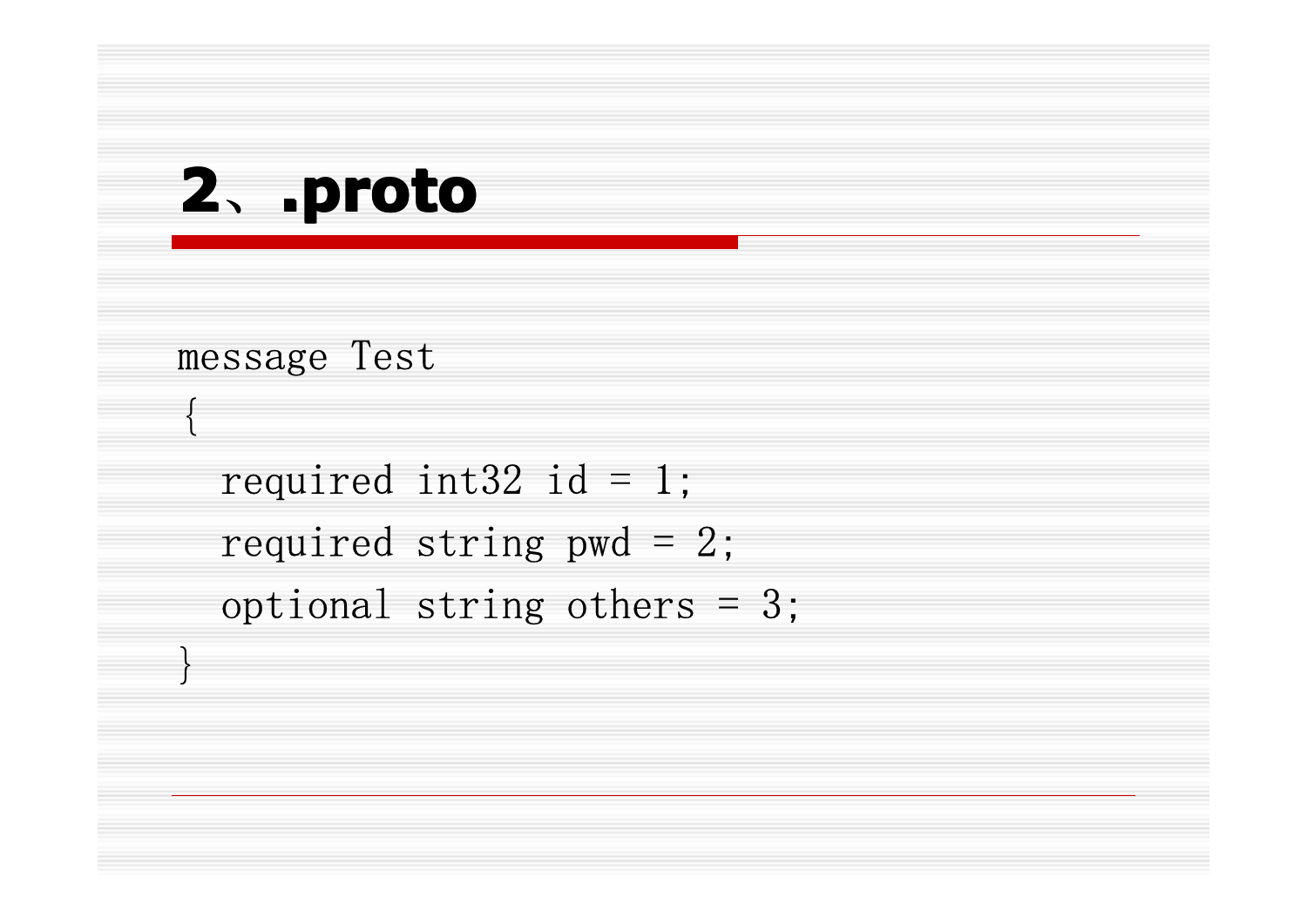#### 2. protoc

protoc --cpp\_out=./test test.proto

 $$1s$ ./test test.pb.h test.pb.cc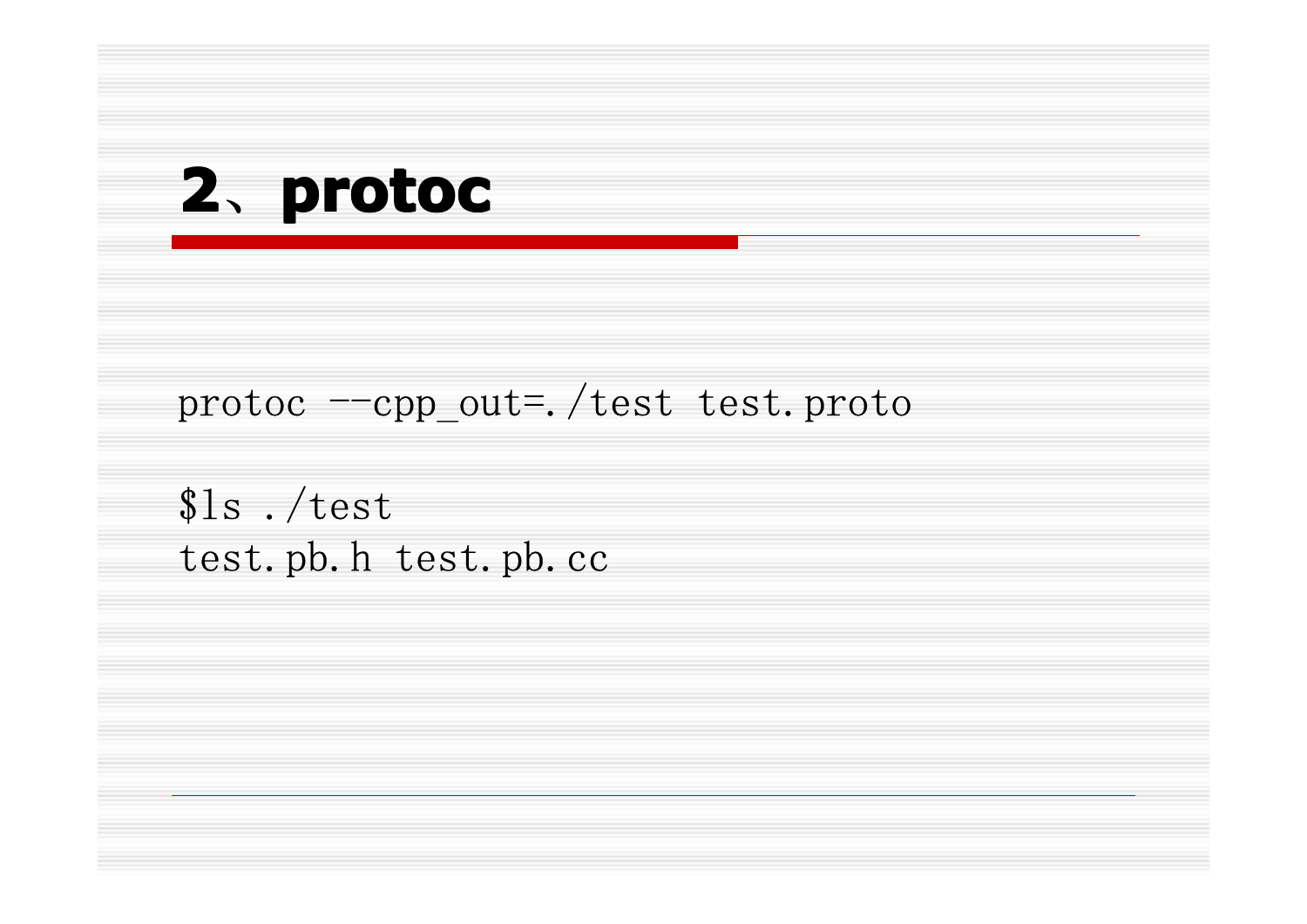## **2**、**progam- progam- progam- progam-**产生方

```
产生方:
```
Test test; test.set\_id(344300); test.set  $pwd(123)$ ; test.set others("othersothers");

string sTest; test.SerailzeToString(&sTest);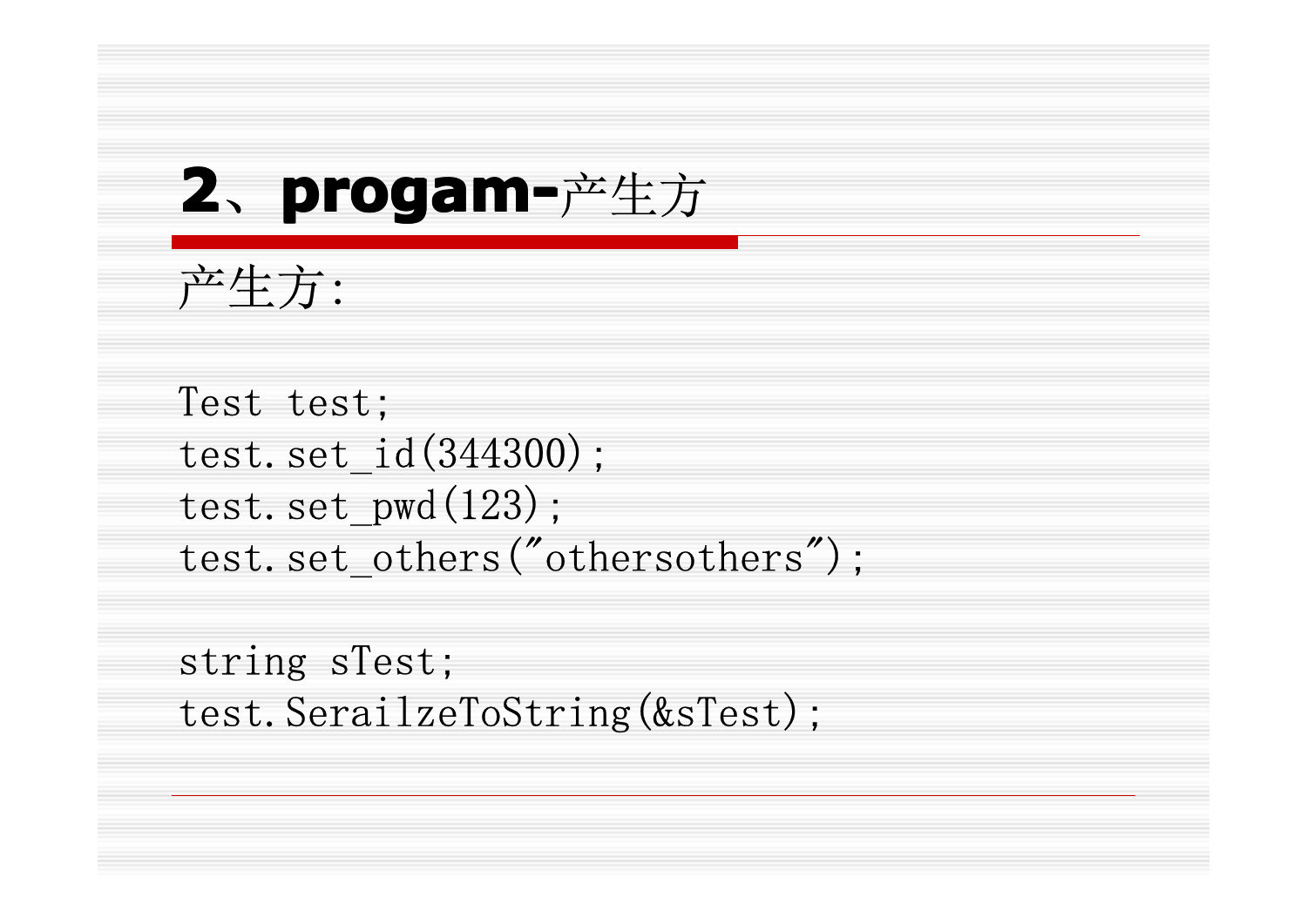# **2**、**progam- progam- progam- progam-**读取方

}

读取方: string sTest; //得到协议数据,存放到sTest Test test; if(test.ParseFromString(sTest)) { cout  $\langle\langle$  "ID:"  $\langle\langle$  test.id()  $\langle\langle$  endl  $<<$  "PWD:"  $<<$  test.pwd()  $<<$  endl  $\langle\langle$  "others:"  $\langle\langle$  test.others()  $\langle\langle$  endl; } else { cerr  $\langle\langle$  "parse error!"  $\langle\langle$  endl;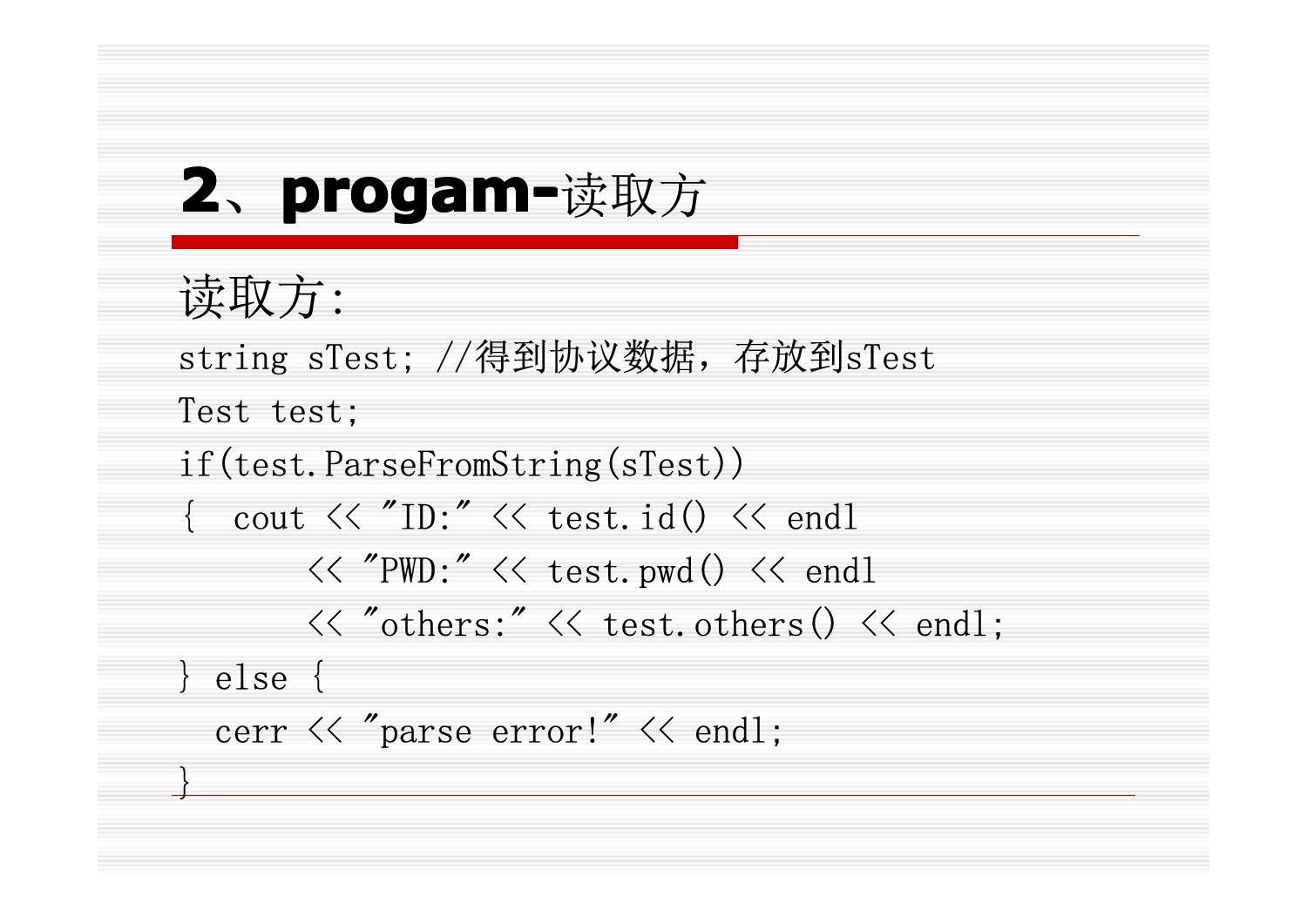

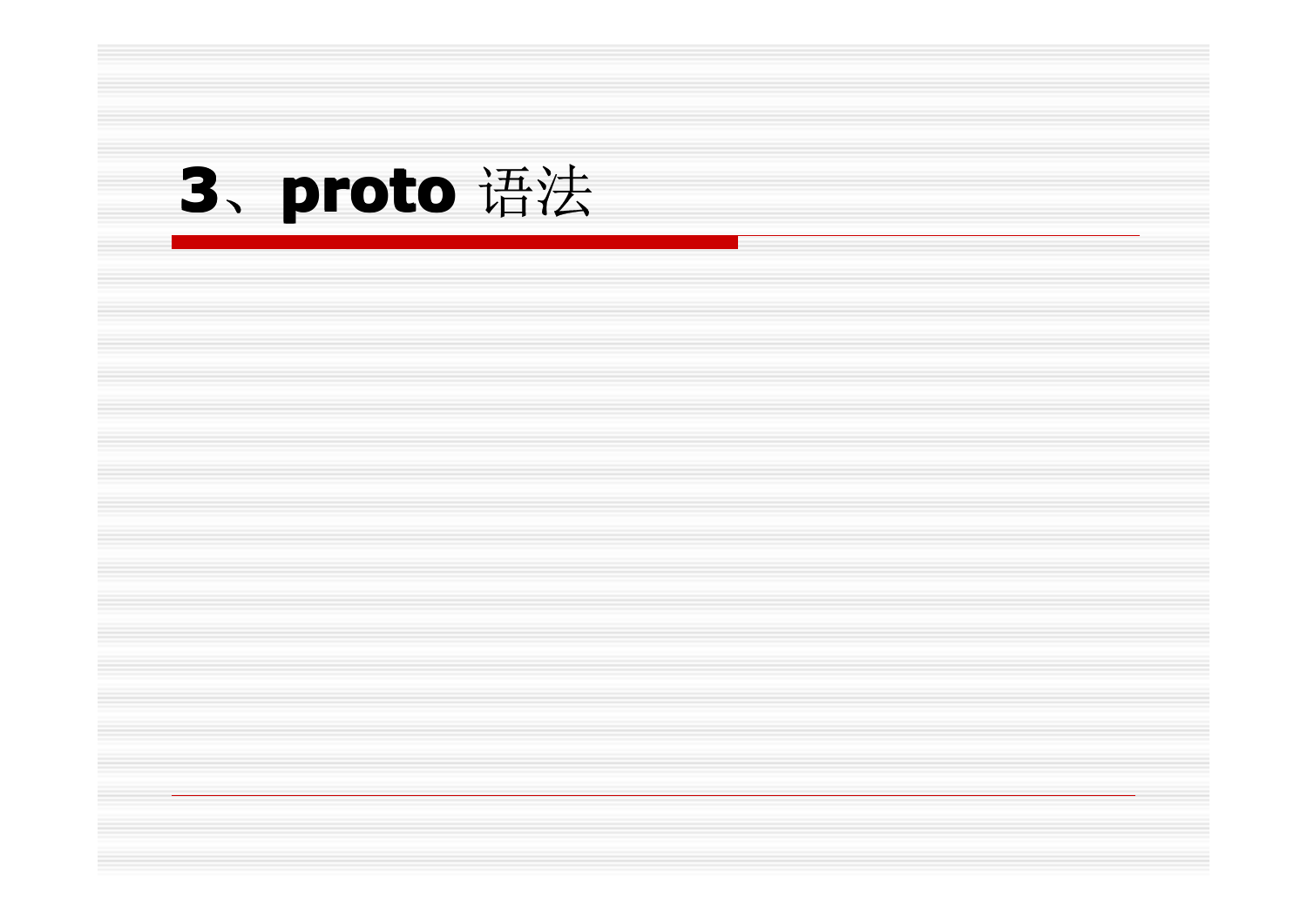```
package tutorial;
```

```
message Person {
           required string name = 1;
          required int32 id = 2; II Unique ID number for this person.
           optional string email = 3;
           enum PhoneType { PhoneType { PhoneType PhoneType {
            MOBILE = 0;
           HOME = 1;
            WORK = 2:
  }
          message PhoneNumber {
            required string number = 1;
           optional PhoneType type = 2 [default = HOME];
  }
           repeated PhoneNumber phone = 4;
}
        // Our address book file is just one of these. // Our address book file is just one of these. // address file just one these. // address book file is just one these.
        message AddressBook { message {message AddressBook  message 
           repeated Person person = 1;
}
```